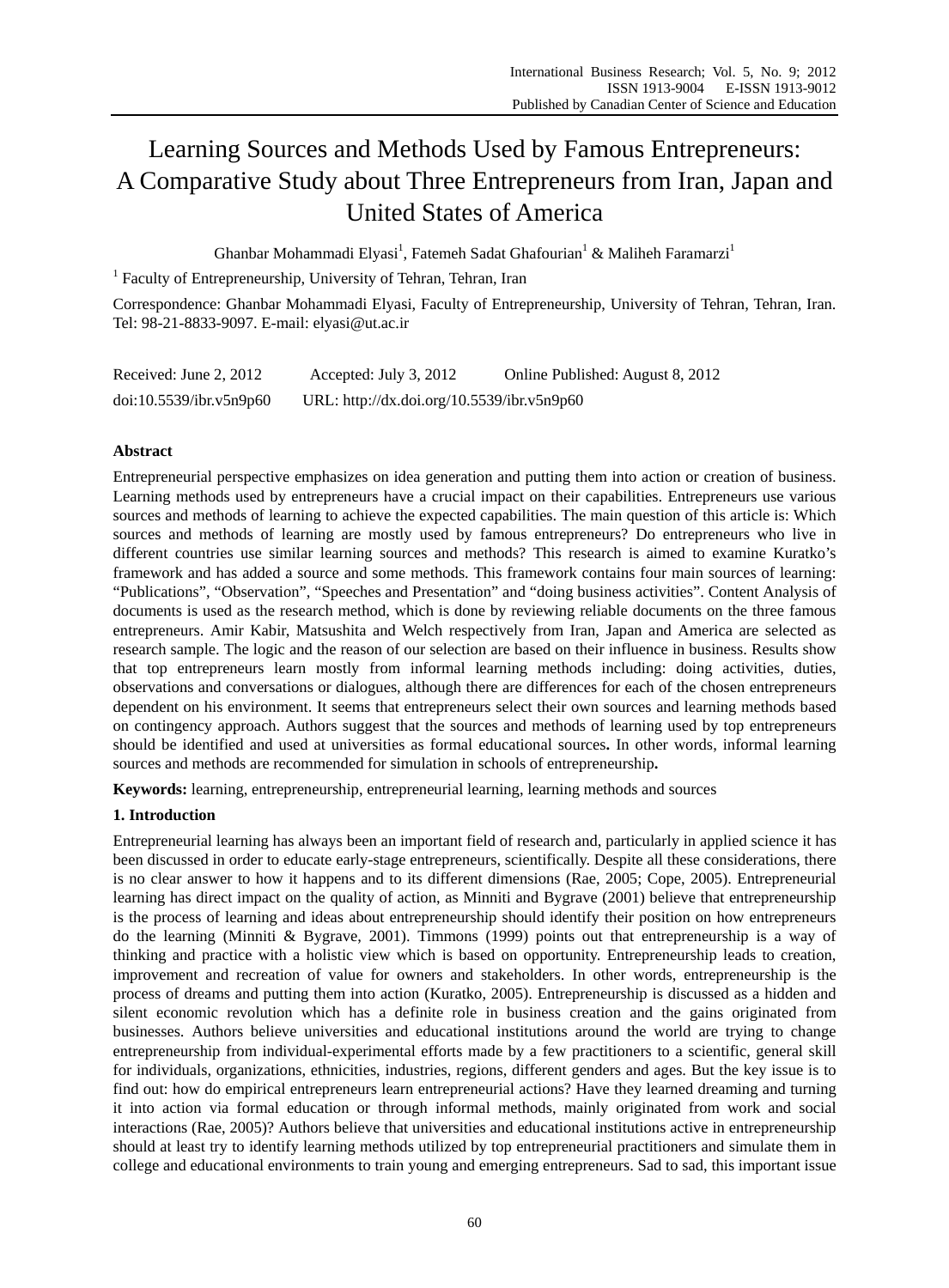has not been extensively contemplated in the Iranian educational environment related to entrepreneurship. With a view to the main concern here, the following research question comes up:

"What methods of learning have been used by top entrepreneurs, who are influential at the national level, in their entrepreneurial activities?"

Some viewpoints about the methods of learning are mentioned first, and then Kuratko's framework (2005), by its extensions; several specific countries have been used to detect learning techniques used by top entrepreneurs.

#### 2. Literature Review

Learning plays a vital role in entrepreneur's success. Successful learning leads to the gain of skills, knowledge and abilities required in different stages of business development. So, Learning is a base for the development of entrepreneurship (Wing Yan Man, 2006).

Learning ability is a key component to boost one's entrepreneurship capabilities. Scholars have different views on sources and methods of entrepreneurial learning. Three major sources of learning are suggested in psychology and organization theory: "(a) learning by repetition of efficient practices ("learning by doing"), (b) memorizing new information as a result of training or tutoring, and (c) replacement of incorrect knowledge and practices with new ones based on negative feedback" (Petkova, 2008).

#### 2.1 Sources and Methods of Learning

Mulder and his colleagues (2007) studied the learning activities of entrepreneurs. His research was accomplished in Netherlands and capabilities and traits of entrepreneurs were listed and sorted by importance. Ten top small business owners participated in a self-assessment and an assessment by employees as well as external consultants. They found 99 learning activities happening during the innovation process. Reflection, observation and experimentation were the top ones which account for nearly half of the learning activities mentioned in the research. Surprisingly, acquiring knowledge in training, replication and holding on to a personal vision are the least frequent activities and they accounted for only 10 percent of the total learning activities.

Reflection, observation and experimentation, are linked to the three major activities regarding the implementation of innovations: observing what is going on in the environment, experimenting with new initiatives such as firm expansion, observing the results, and reflecting on these results to see what was and was not successful (Mulder et al., 2007).

Petkova (2008) emphasizes that performance errors are regarded as another learning method. Errors and mistakes are implicitly unexpected results in entrepreneurship process. "Learning by doing" encompasses activity as trial and error, explicit problem solving and discovery. This reflects the importance of experience as a central consideration of learning (Cope, 2005). Usually wise entrepreneurs try to learn from their mistakes and errors. Scholars pointed out that, "before individuals can learn from their errors, they have to recognize errors, understand why errors are errors, compare errors to correct actions, and update knowledge structures accordingly" (Stiso & Payne, 2004; Petkova, 2008). One of the salient treasures of entrepreneurs is to discover many of errors and make an attempt to correct them. This approach is a valuable learning method towards entrepreneurs' success (Petkova, 2008).

Petkova follows this question: "How can entrepreneurs learn from their own performance errors?" He develops a model of entrepreneurial learning from performance errors, and explains how entrepreneurs generate outcomes, and detect and correct flaws in creating and operating a new venture. The model extends psychology models of error-based learning.

Petkova's suggesting model incorporates the major cognitive processes that lead to error detection and error correction. The model is shown in figure 1.



Figure 1. A model of entrepreneurial learning from performance errors (Petkova, 2008)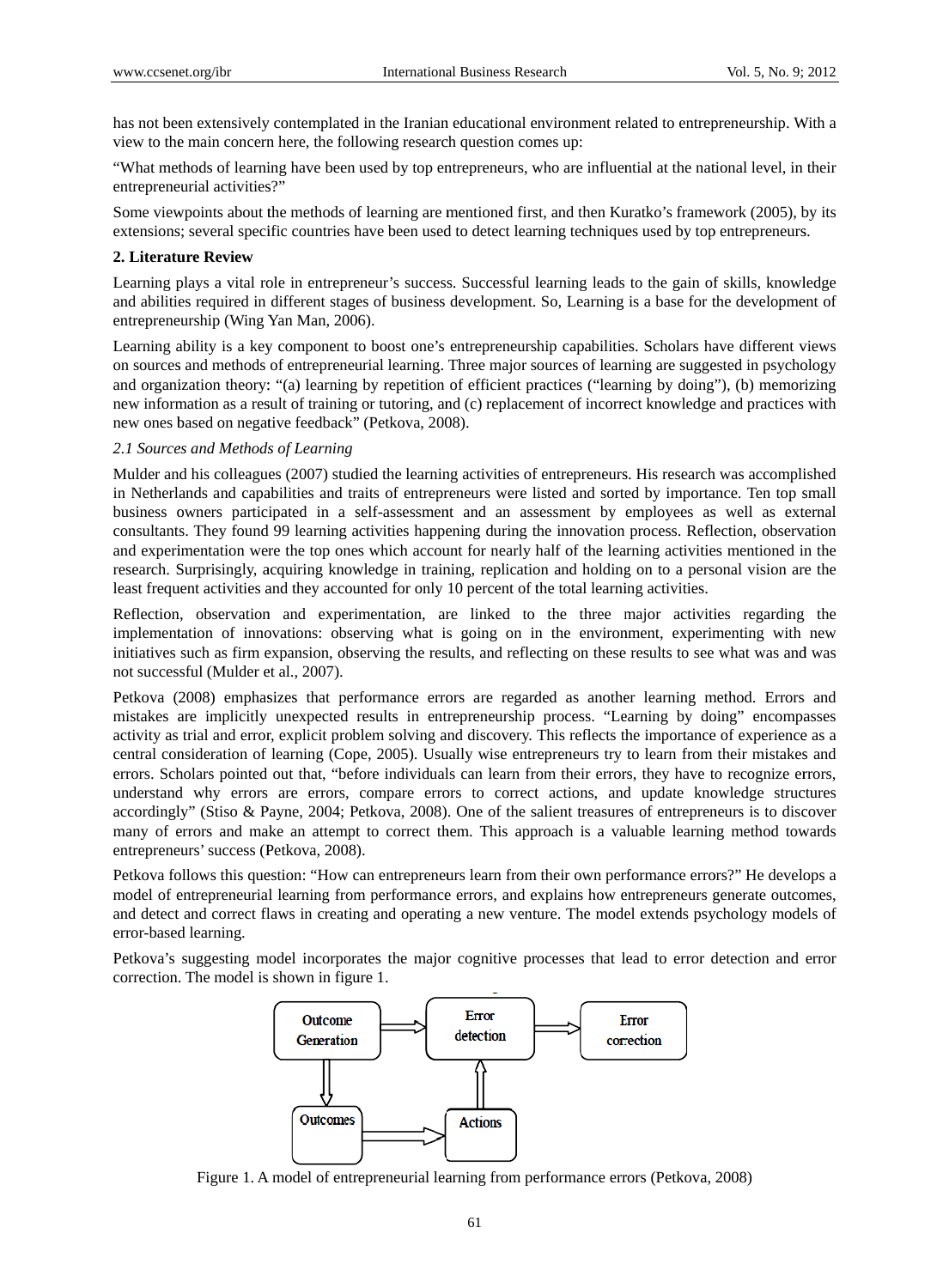Petkova (2008) explains these arguments in specific testable propositions as follows:

- Generation of entrepreneurial outcomes: "According to Jenkins and Johnson (1997), an entrepreneurial outcome represents a desired level of financial performance in the business. More generally, entrepreneurial outcomes could be both tangible, such as organization creation, value creation, innovation, growth, profit, sales, and market share, and intangible, such as entrepreneurs' intrinsic rewards."
- Error detection: "According to Fisher and Lipson (1986), errors reveal the existing cognitive representations of a problem-solving strategy and expose its flaws so that the individuals can understand the cause of error. Thus, it is to the entrepreneurs' advantage to discover as many sources of error as possible, so that they can deepen their knowledge and minimize the number of subsequent errors. The process of error detection involves three steps: observing and interpreting the outcomes, comparing the outcomes to the expectations, and detecting an error."
- Error correction: "Error correction refers to removing flaws from the underlying knowledge structures in order to improve future actions. Error correction consists of three cognitive processes: blame assignment, attribution of bad outcomes, and revision of faulty knowledge structures". (Petkova, 2008).

David Rae (2005) has been answered the important question in the field of entrepreneurial learning: how do entrepreneurs learn the entrepreneurial ways and activities? He used the thematic discourse analysis covering of three entrepreneurs' stories. He found out that entrepreneurs learn from different and several methods including: early life and family experiences, education and career formation, and social relationships, participation in community, industry and other networks relating to individual experiences, creating business venture through negotiated relationships with others. His research shows that entrepreneurial learning is an outcome of an interactive process between different methods mentioned above (Rae, 2005).

According to three main categories, Rae has identified and discussed eleven sub categories associated with the main categories. The proposed framework's main categories and sub-proposed framework are discussed bellow.

- Personal and social emergence: "Personal and social emergence is the development of entrepreneurial identity, including early life and family experiences, education and career formation, and social relationships. It includes the formation of a sense of self and of future aspirations. In becoming recognized as an enterprising person, people seek to renegotiate their personal and social identities which express who they are, who they want to be, and how they prefer to be recognized within their social context."
- Contextual learning: "Contextual learning occurs through participation in community, industry and other networks in which individual experiences are related, compared and shared meaning is constructed. Through these situated experiences and relationships people can develop intuition and the ability to recognize opportunities. Such learning connects personal emergence with the negotiation of the enterprise, as people learn in their social context "who they can become" and "how to work with others to achieve their ends" as well as the realism of "what can and cannot be"."
- The negotiated enterprise: "The concept of the negotiated enterprise is that the business venture is not enacted by one person alone, but through negotiated relationships with others. The ideas and aspirations of individuals are realized through interactive processes of exchange with others within and around the enterprise, including customers, investors and co-actors such as partners or employees."



Figure 2. Conceptual model for entrepreneurial learning by David Rae (2005)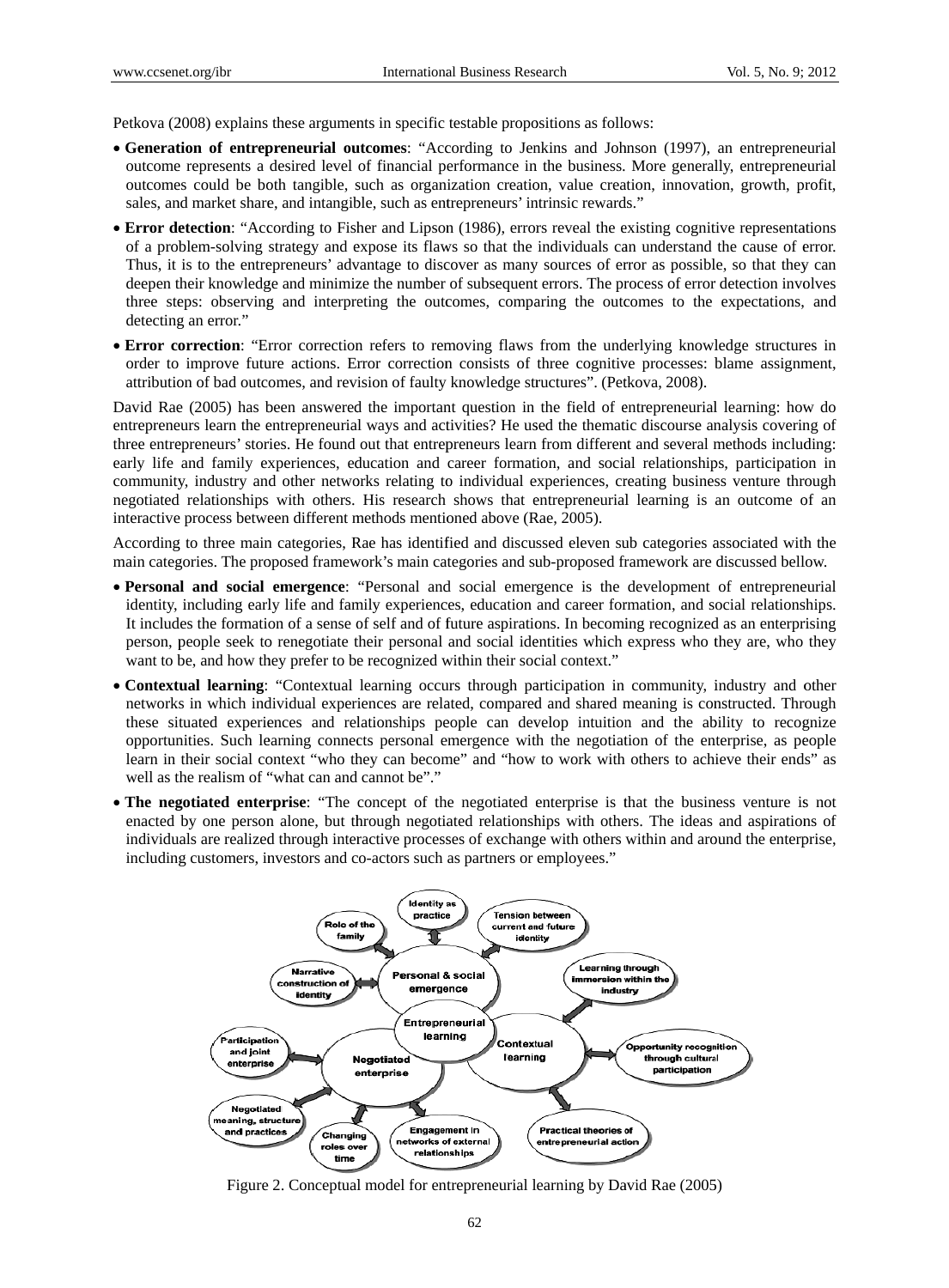Kuratko (2005) implicitly pointed out that there are three major sources of learning: popular publication, direct observation of practicing entrepreneurs and presentations-speeches by practicing entrepreneurs. He categorized different learning methods based on each source including:

- Popular publication: Academic journals ,textbooks on entrepreneurship, books on entrepreneurship, biographies or autobiographies of entrepreneurs, compendiums about entrepreneurs, news periodicals, venture periodicals, newsletters, proceedings of conferences, government publications;
- Direct observation: interviews, surveys, case studies, and the experiences of individual entrepreneurs can be related:
- Presentations-speeches: seminars "it does provide an opportunity to learn about entrepreneurial perspective" (Kuratko, 2005: 580).

A valuable point in Kuratko's framework (2005) about entrepreneurial learning is that it has paid attention simultaneously to sources and methods of learning for keen entrepreneurs. We have extended this view by adding another source, called Learning by doing which is used by famous entrepreneurs. Here our view goes far beyond that of Kuratko's categorization. We have used other valuable researches to complete the methods appropriate to the four sources. Kuratko's extended framework is shown in figure 3.



Figure 3. Kuratko's extended framework

# 3. Methodology

This research is based on three cases, which are dead or unreachable. So, documents analysis or biography analysis of the three famous entrepreneurs selected as research methodology. There are disadvantages to this, like lack of information in some cases, because not everything is mentioned in books. Sure interviews could cover this up, if possible. But also has the strength of being in touch and countable and revisable for any other researcher with a different approach.

Analytical steps are taken, as Bazargan et al. (2010), have modeled. Steps are as follows:

# 3.1 Selection of Cases

In order to cover almost all the learning methods, cases are selected with high variety in different aspects. These cases are different by activation era, environment/culture and even entrepreneurial aspects. We selected three famous entrepreneurs and reliable documents about their lives. Mirza Taqi Khan Amir Kabir (ca. 1806-1852) was the greatest prime minister of the Qajar dynasty. In just 3 years he accomplished more than the combined efforts of the other chief ministers of the dynasty and laid the foundation of modernization in Iran. Amir Kabir built factories, facilitated the commercial activities, and established the first modern institution of learning (Dar al-fonoon institute), employed teachers and technicians from Europe, inaugurated a modern postal system, set up a translation bureau and the modern press, founded the first newspaper, reorganized the judicial system, and prevented the clergies from interfering with the government's jobs.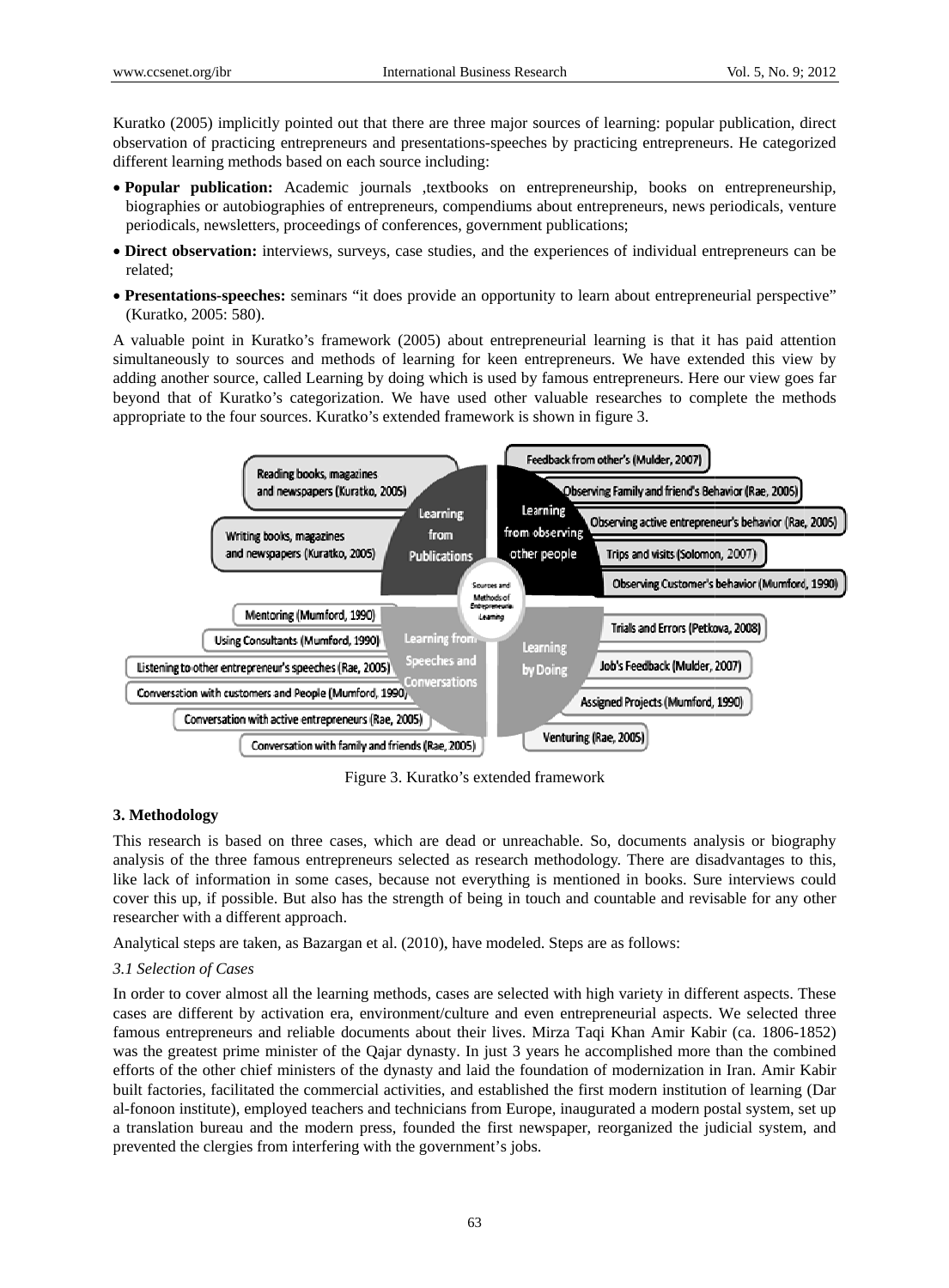Konosuke Matshushita is the Founder of Panasonic. Konosuke was born in 1894, in a poor Japanese family. He began working for himself in 1918 when he actually had nothing: no money, no formal education, and no relations. But, his small firm flourished by the leadership of a smart, wise entrepreneur and finally placed Matsushita's company on the map in the Japanese's electrical manufacturing and retail industry. In 1929, Matsushita began setting up a new structure for his company. The company was structured as a parent company and branches of divisions that specialized in a particular product were created. He used new organization and management methods and suggested divisional system as an innovation. He also founded the "Matsushita institute of government and management". He invented battery-powered bicycle lamps, light sockets earlier and produced them in his own company. He had innovations in marketing, selling and production process.

Jack Welch, a native of Salem, Massachusetts, served as Chairman and Chief Executive Officer of General Electric (GE) from 1981-2001. He received his B.S. degree in chemical engineering from the University of Massachusetts in 1957 and his M.S. and Ph.D. degrees in chemical engineering from the University of Illinois in 1960. He began his career with the General Electric Company in 1960, and in 1981 became the Company's 8th Chairman.

During his 20 years of leadership in this position, Welch increased the value of the company from \$13 billion to several hundred billion. His management system was his innovation which was so different from bureaucracy. Managers were given free reign as long as they followed the GE ethic of constant change and striving to do better He ran GE like a small dynamic business able to change as opportunities arose or when a business became unprofitable. Through streamlining operations, acquiring new businesses, and ensuring that each business under the GE umbrella was one of the best in its field the company was able to expand dramatically from 1981 to 2001. He used 6sigma in 1995 successfully.

"Amir Kabir and Iran" is the most reliable reference on Amir Kabir's biography and has been used in this research as the main reference. About Matsushita's life there are considerable numbers of books written. "Matsushita Leadership", which is a work of Harvard University's research team, is selected as a reference together with other books of Matsushita, himself. "Jack: Straight from the Gut" is a book written by Jack Welch and surely is a reliable reference on his life. All the references used in this section are listed in table 1.

| <b>Document</b>                                   | <b>Entrepreneur</b> | Publishing year | author                      |
|---------------------------------------------------|---------------------|-----------------|-----------------------------|
| Amir Kabir and Iran                               | Amir Kabir          | 1967            | Adamiat, Fereydun           |
| Amir Kabir or the Hero of Battle with Colonialism | Amir Kabir          | 1965            | Hashemi Rafsanjani, Akbar   |
| Matsushita Leadership                             | Matsushita          | 1997            | Kotter, John P.             |
| <b>Quest for Prosperity</b>                       | Matsushita          | 1998            | Matsushita, Konosuke        |
| Jack: Straight from the Gut                       | Jack Welch          | 2001            | Welch, Jack, Byrne, John A. |

Table 1. Documents used to analyze stories

#### *3.2 Goals and Questions*

The main goal of this research is to realize the sources and methods of learning which are mostly used by famous entrepreneurs. The question posed in this research is: Which sources and methods of learning had Amir Kabir, Matsushita and Welch used? In other words, do famous entrepreneurs use similar sources and methods of learning in different countries?

## *3.3 Criteria Definition*

We have extended Kuratko's framework to analyze the events related to learning mentioned in reliable documents. Considering this Framework, learning has four sources including: publications, observations, speech-conversation, and learning by doing. Special methods are defined for each source as the framework is explained in the literature review section.

## *3.4 Unit of Analysis*

Stories and events are the units of analysis. Events or stories are recorded if there exists clues and evidences of learning in them. In this step, we have reviewed all the given references to find the events and stories related to entrepreneurs' learning. Events and stories are analyzed based on Kuratko's extended framework.

### *3.5 Categorization*

Each dimension of the Kuratko's extended framework is considered as a category in the research.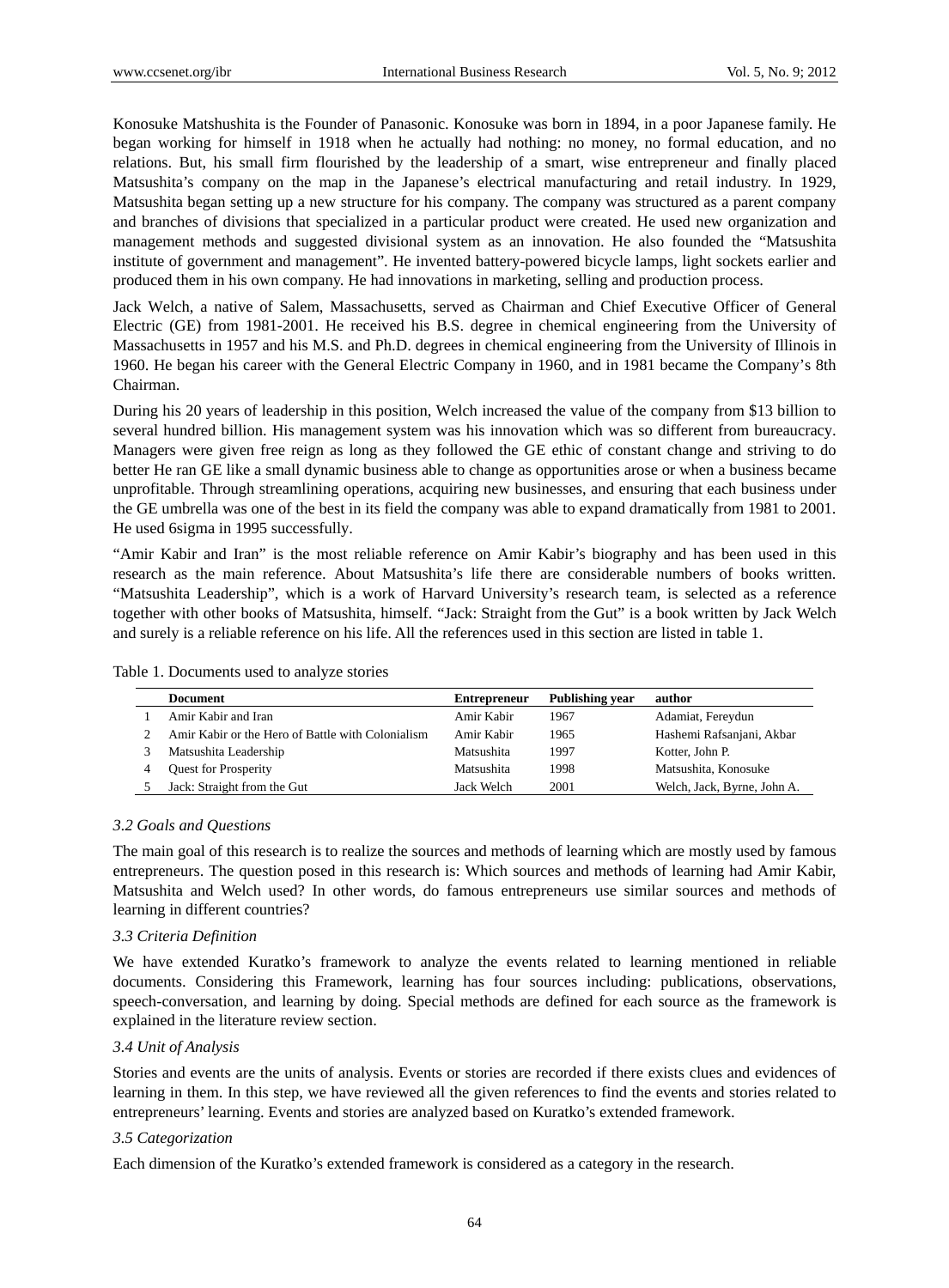## *3.6 Analysis Technique*

Quantitative analysis is done using descriptive statistics (frequencies).

## **4. Findings**

In order to detect and extract stories and events related to entrepreneurial learning, the most reliable biographies and books were chosen and reviewed. The chosen stories and events are recognized and categorized. Table 2 lists some examples of the process of recognizing the entrepreneurial learning methods from the stories and events which are extracted from the entrepreneurs' lives.

| Table 2. Samples of events and stories |
|----------------------------------------|
|----------------------------------------|

| <b>Entrepreneurs</b> | The events and stories                                                             | Learning         |                     |  |
|----------------------|------------------------------------------------------------------------------------|------------------|---------------------|--|
|                      |                                                                                    | <b>Method</b>    | <b>Source</b>       |  |
| <b>Matsushita</b>    | In 1927, Matsushita selected an employee as the manager of the whole process of    | Trial and error  | Learning by         |  |
|                      | electric heater. This was so useful. Expanding one's authorities made the          |                  | doing               |  |
|                      | manager act as an entrepreneur and grow. Independency and being apart from the     |                  |                     |  |
|                      | whole organization nurtured employees' creativity and tendency for work.           |                  |                     |  |
|                      | Therefore, Matsushita announced segmentation system in 1933 (Kotter, 1997:         |                  |                     |  |
|                      | $107$ ).                                                                           |                  |                     |  |
| Amir Kabir           | Amir Kabir's missionary trip to Russia when he was still young was so instructive. | Trips and visits | <b>Observations</b> |  |
|                      | There he showed his well manner to Amir Nezam Zangene, and in return he got a      | Conversation     | Speeches and        |  |
|                      | job in the government (Adamiat, 1967: 60). He visited academies in Russia and he   | with customers   | Conversations       |  |
|                      | established Dar-al fonoon institute right after he became the great minister. The  | and People       |                     |  |
|                      | same happened about industry, which led to the building of many factories          |                  |                     |  |
|                      | (Adamiat, 1967: 353).                                                              |                  |                     |  |
| Welch                | Having failed in the final game of hockey, Jack was in the changing room while     | Conversation     | Speeches and        |  |
|                      | his mother came in and said: "You are worthless. You won't learn how to win as     | with family and  | conversations       |  |
|                      | far as you cannot deal with failure. You shouldn't have played." Grace Welch       | friends          |                     |  |
|                      | thought him his first lesson of contest along just like the pleasure and need of   |                  |                     |  |
|                      | accepting failure. (Welch and Byrne, 2001:18)                                      |                  |                     |  |

Frequency of the stories and events extracted of appointed entrepreneurs' lives, are shown in table 3.

|  |  | Table 3. Frequencies and percentage of the stories related to entrepreneurial learning |  |
|--|--|----------------------------------------------------------------------------------------|--|
|  |  |                                                                                        |  |

|   | Learning       | <b>Learning Methods</b>                    | <b>Amir Kabir</b> |               | <b>Matsushita</b> |               | Welch           |               |
|---|----------------|--------------------------------------------|-------------------|---------------|-------------------|---------------|-----------------|---------------|
|   | <b>Sources</b> |                                            | <b>Method</b>     | <b>Source</b> | <b>Method</b>     | <b>Source</b> | <b>Method</b>   | <b>Source</b> |
|   |                |                                            | Freq.             | freq.         | Freq.             | freq.         | Freq.           | freq.         |
|   |                |                                            | $(\mathbf{per})$  | (Per.)        | $(\text{per.})$   | (Per.)        | $(\text{per.})$ | (Per.)        |
|   | Learning       | Reading<br>books.<br>magazines<br>and      | 2(3%)             | 5(7%)         | $0(0\%)$          | $0(0\%)$      | 3(7%)           | 3(7%)         |
|   | From           | newspapers                                 |                   |               |                   |               |                 |               |
|   | Publications   | Writing<br>books.<br>magazines<br>and      | 3(4%)             |               | $0(0\%)$          |               | $0(0\%)$        |               |
|   |                | newspapers                                 |                   |               |                   |               |                 |               |
| 2 | Learning       | Feedback from Other's                      | 7(9%)             | 21(28%)       | 3(7%)             | 17(37%)       | 9(22%)          | 20(49%)       |
|   | from           | Observing Family and friend's Behavior     | 4(5%)             |               | $1(2\%)$          |               | 2(5%)           |               |
|   | observing      | Observing active entrepreneur's behavior   | 4(5%)             |               | $5(11\%)$         |               | 5(12%)          |               |
|   | other people   | Trips and visits                           | 6(8%)             |               | 6(13%)            |               | $4(10\%)$       |               |
|   |                | Observing Customer's behavior              | $0(0\%)$          |               | 2(4%)             |               | $0(0\%)$        |               |
| 3 | Learning       | Conversation with family and friends       | $0(0\%)$          | $8(11\%)$     | $0(0\%)$          | 11(24%)       | 3(7%)           | 5(12%)        |
|   | From           | Conversation with active entrepreneurs     | 3(4%)             |               | 2(4%)             |               | $0(0\%)$        |               |
|   | Speeches and   | Listening<br>other<br>to<br>entrepreneur's | $0(0\%)$          |               | 4(9%)             |               | 1(2%)           |               |
|   | Conversations  | speeches                                   |                   |               |                   |               |                 |               |
|   |                | Conversation with customers and People     | $1(1\%)$          |               | 2(4%)             |               | $0(0\%)$        |               |
|   |                | Mentoring                                  | 2(3%)             |               | 2(4%)             |               | $0(0\%)$        |               |
|   |                | <b>Using Consultants</b>                   | 2(3%)             |               | $1(2\%)$          |               | $1(2\%)$        |               |
| 4 | Learning<br>By | Trial and Error                            | $0(0\%)$          | 40(54%)       | 7(15%)            | 18(39%)       | $0(0\%)$        | 13(32%)       |
|   | Doing          | Job's Feedback                             | 6(8%)             |               | 2(4%)             |               | 9(22%)          |               |
|   |                | <b>Assigned Projects</b>                   | 28(38%)           |               | 7(15%)            |               | $4(10\%)$       |               |
|   |                | Venturing                                  | 6(8%)             |               | 2(4%)             |               | $0(0\%)$        |               |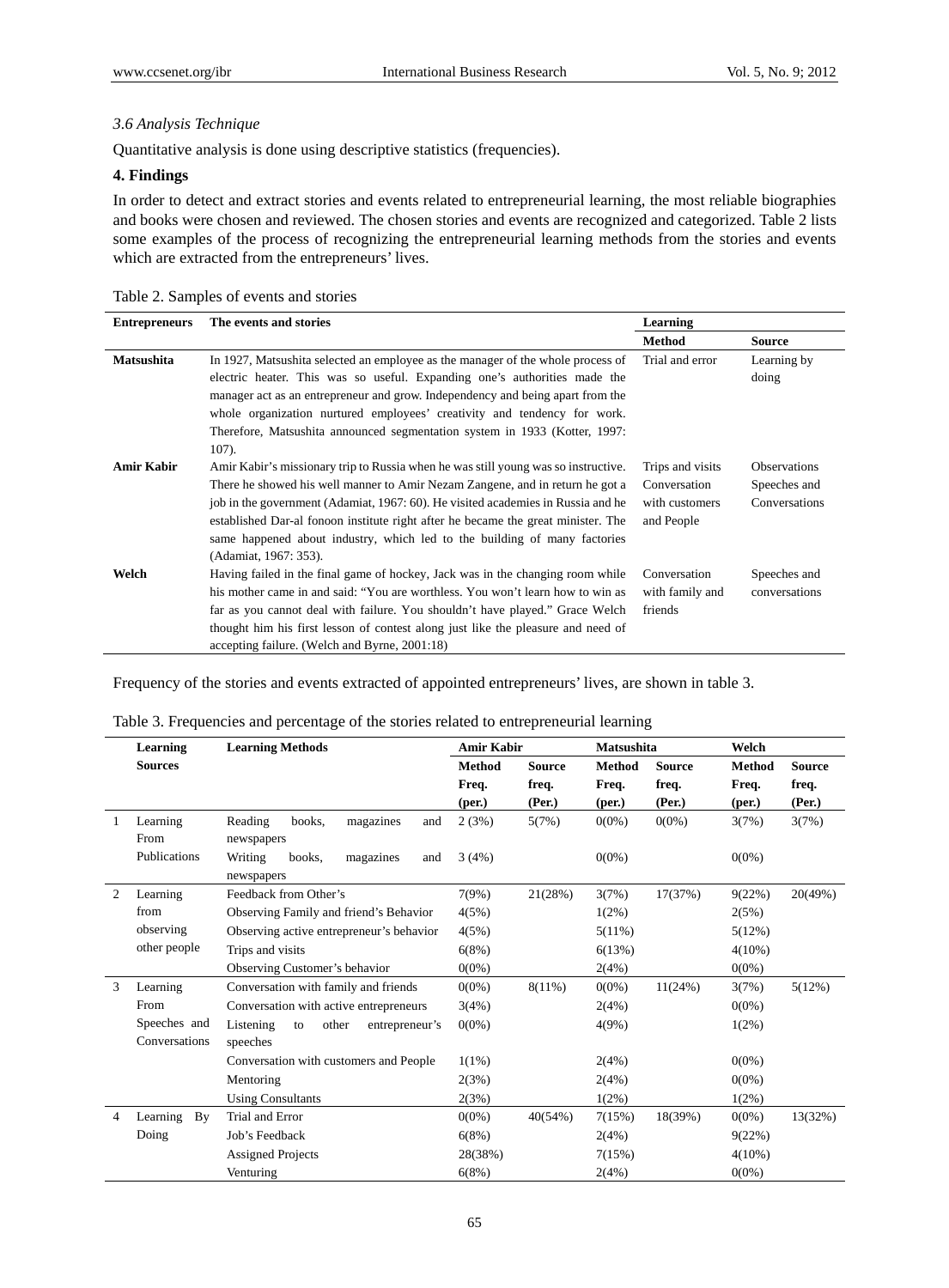#### **5. Discuss sions**

Researchers have extracted stories and events related to entrepreneurial learning. Before starting the analysis phase, we should mention one point: Stories extracted from document, usually don't illustrate the quality and depth of learning, and we have considered the frequency of stories and events in this research, which actually shows the main sources and methods of learning used by the entrepreneur.

Amir Kabir has worked and lived with Qa'em Magham Farahani, in about 29 years of his life. As he was a great man in politics and manner, he sure had an enormous impact on Amir. But as our methodology is based on document analysis, and there were not enough stories or events, mentioning exactly his effects, our results show a very light impact of his.

Findings of this research are shown in the table 3. Base on these findings, learning by doing and observations generally have had a special impact in entrepreneurs' professional life.

Learning from doing is ranked as the first source of learning used by the Matsushita and Amir, while it is ranked as the second source of learning in Welch's professional life. Learning from observation also helps entrepreneurs to find out entrepreneurial ways and activities.

As you can see, among all sources used by these three entrepreneurs, Amir Kabir has the highest frequency of 40  $(54%)$  stories for learning by doing and then 21 stories for observation 21  $(28%)$ . Matsushita has 18  $(39%)$ stories for learning by doing and 17 (37%) for observations. Welch has 20 (49%) stories about observations and 13 (32%) stories about doing by learning.



Figure 4. Sources of learning: Comparison between Welch, Amir and Matsushita

Results in Table 3 show differences in methods chosen by the entrepreneurs; Differences are discussed as follows:

Source of Publications: We couldn't find any document on Matsushita using this source, but Amir Kabir has used this source through reading and writing. Welch has studied Draker's through his writings and Amir used to order his employees to translate foreign books and newsletters and even combine them into new books (figure 5).



Figure 5. Learning from publication: comparison between Amir Kabir, Welch and Matsushita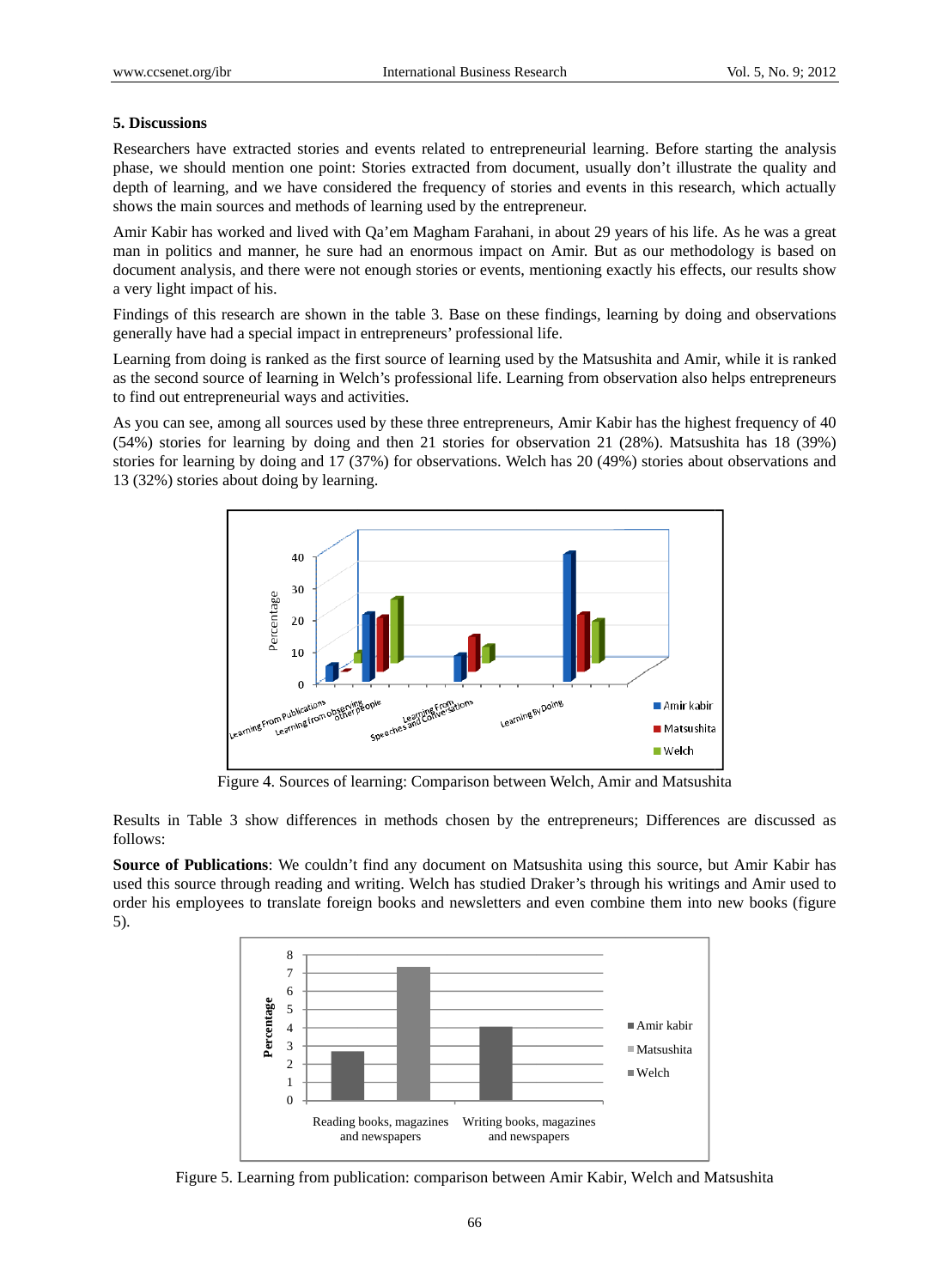**Observation**: Amir has used people's feedback and trips as methods of learning. Welch has also mostly learnt through other people's feedbacks, but Matsushita used through trips and visits (figure 6).



Figure 6. Learning from observations: comparison between Amir Kabir, Welch and Matsushita

**Source of Speeches and Conversations**: Welch and Amir seem to learn more from having conversations to practicing entrepreneurs, but Matsushita has mentioned listening to speeches as his method of learning (figure 7).



Figure 7. Learning from speech and conversation: comparison between Amir Kabir, Welch and Matsushita

**Source of Learning by doing**: Amir has mostly learnt through assigned projects, Matsushita has used trials errors and also assigned projects and Welch have used feedback from work (figure 8).





67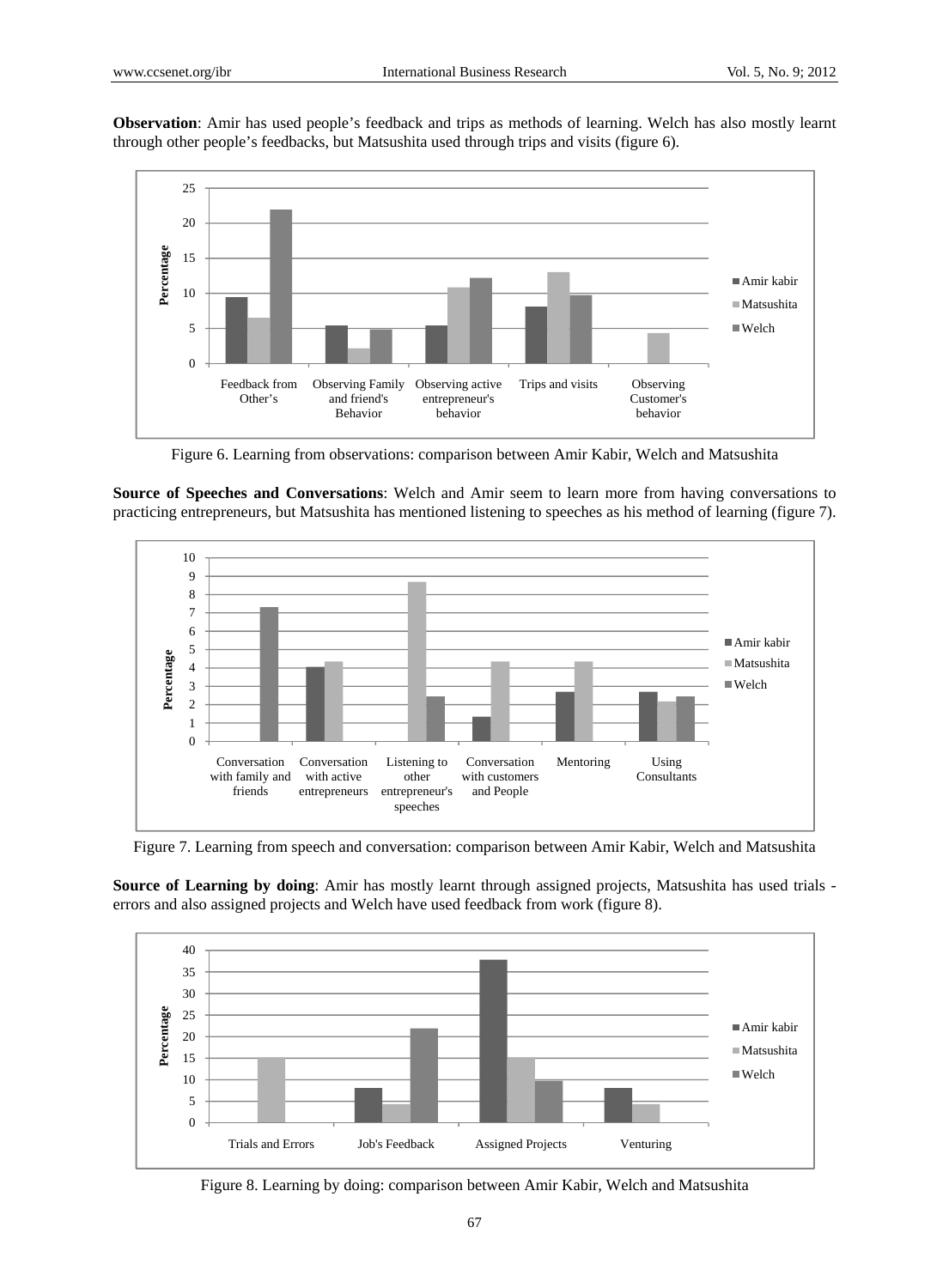This research supports the results of Mulder's research, which has represented observation, feedback and trials as the main source of learning. In other words Matsushita, Amir Kabir and Welch as three top entrepreneurs have used observation others and learning by doing mostly.

Matsushita has mostly learnt from trials and errors which support Petkova's research (2008) which is based on learning from the errors as an important method of learning. But this doesn't seem to be true about Amir and Welch. A reason for this might be that Matsushita was a business man and a pioneer and these are bound with trials and errors. Amir was a man of politics and has mostly imitated other people in other countries; this helps him more immune to errors. Welch also was a manager and his entrepreneurship was through changes in bureaucracy and business development. Table 4 shows the result of this research compared to the previous researches.

|  |  |  | Table 4. Comparison of research findings with previous studies |  |
|--|--|--|----------------------------------------------------------------|--|
|  |  |  |                                                                |  |

| Author        | <b>Finding</b>                                                           | <b>Comparison</b>                                |
|---------------|--------------------------------------------------------------------------|--------------------------------------------------|
| Rae           | He found out that entrepreneurs learn from different and several         | This research supports the results of Rae's      |
| (2005)        | methods including: early life and family experiences, education and      | research, which has represented observation,     |
|               | career formation, and social relationships, participation in community,  | conversation and venturing as methods of         |
|               | industry and other networks relating to individual experiences, creating | learning.                                        |
|               | business venture through negotiated relationships with others.           |                                                  |
| Mulder et al. | Reflection, observation and experimentation were the top ones which      | This research supports the results of Mulder's   |
| (2007)        | account for nearly half of the learning activities mentioned in the      | research, which has represented observation,     |
|               | research.                                                                | feedback and trials as the main source of        |
|               |                                                                          | learning.                                        |
| Petkova       | Three major sources of learning are suggested in psychology and          | Matsushita has mostly learnt from trials and     |
| (2008)        | organization theory: "(a) learning by repetition of efficient practices  | errors which support Petkova's research (2008)   |
|               | ("learning by doing"), (b) memorizing new information as a result of     | which is based on learning from the errors as an |
|               | training or tutoring, and (c) replacement of incorrect knowledge and     | important method of learning. But this doesn't   |
|               | practices with new ones based on negative feedback"                      | seem to be true about Amir and Welch.            |

## **6. Conclusion**

This research illustrates that the top entrepreneurs learn mostly from informal learning methods including: doing activities, duties, observations and conversations or dialogues. However formal educational systems such as learning from education and specialized publications do not have unique impacts on their entrepreneurial ways and activities.

On the other hand the sources and methods of learning for each of the chosen entrepreneurs are almost different and depend on some key factors like individual characteristics, family status and educational system, based on key factors. It appears that entrepreneurs select their own sources and learning methods, the so-called contingency approach. Through contingency view, entrepreneurs should choose sources and learning methods based on some factors mentioned above.

With a view to the findings of this research, we suggest that the sources and methods of learning used by top entrepreneurs should be identified and used at the universities, which are operating entrepreneurial departments or centers as formal educational process. Recent years, visionary universities have shifted towards the entrepreneurial education with the aim of training young generation and nascent entrepreneurs. The universities have paid considerable attention to behavioral simulation as an approach to entrepreneurial education. They are trying to simulate sources and methods of learning which are used by experiential entrepreneurs. In this approach, the informal learning sources and methods are recommended for simulation in schools of entrepreneurship as follows:

- 1. Learning from observing successful people in various ways such as: visiting industry and successful people's businesses (learning from observation).
- 2. Learning from speech and dialogue with top entrepreneurs including: using resident entrepreneurs' method, inviting entrepreneurs as guests speakers during the course, hiring entrepreneurs as consultant or mentor at the universities (learning from dialogue).
- 3. Learning from doing by internship in industry, establishing students' business at universities, idea generation projects and projects of evaluating the idea and opportunities (learning from practical application).